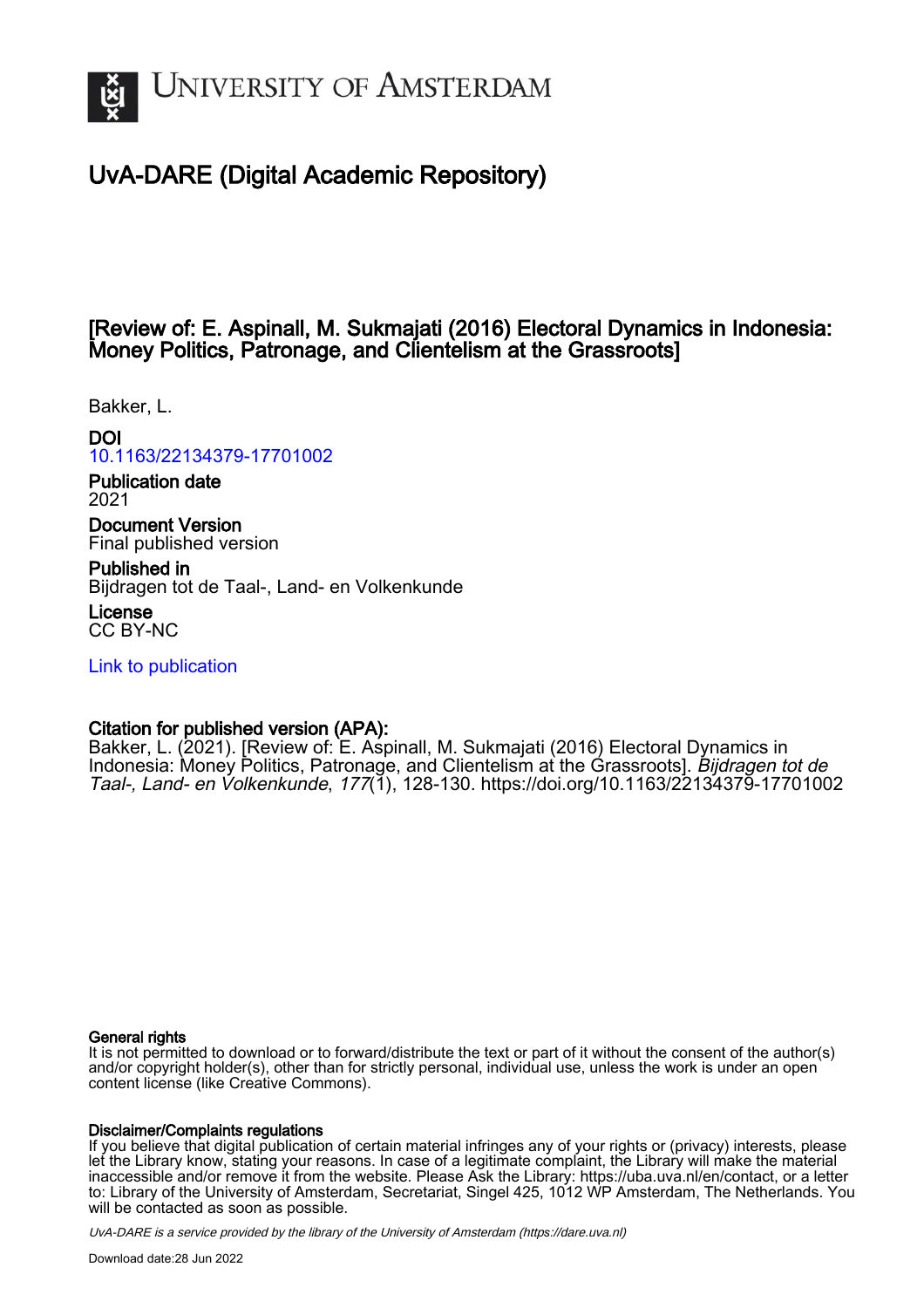128 book REVIEWS

Edward Aspinall and Mada Sukmajati (eds), *Electoral Dynamics in Indonesia: Money Politics, Patronage, and Clientelism at the Grassroots*. Singapore: nus Press, 2016, xix + 449, ISBN: 9789814722049, price: 38.00 SGD (paperback).

Popular elections are among the essential and most visible elements of democratic governance. Recurring cyclically to decide upon the composition of government for several years to come, the outcomes can signal public satisfaction with an incumbent official or put a drastic end to a term in office. They can indicate enthusiasm for and popular trust in the plans of the candidates running for office and may provide a key to understanding candidates' success in convincing the public to vote for them. This edited volume brings together 22 case studies that describe events, campaigns, strategies and the eventual outcomes of the 2014 legislative elections in various locations in Indonesia. This huge event consisted of elections for the *Dewan Perwakilan Rakyat* (DPR, People's Representative Council) of the National Assembly, 33 provincial-level *Dewan Perwakilan Rakyat Daerah* (DPRD, Regional People's Representative Councils), and 497 *kabupaten*- (district) and *kota*- (municipality) level DPRD; a staggering 19,699 seats in total. This total includes the 136 seats of the Regional Representative Council (*Dewan Perwakilan Daerah*) of the National Assembly. However, these candidates and their campaigns were not included in the research as this body lacks law-making powers.

Electoral dynamics in Indonesia are an interesting subject given the relative youth of multiparty democracy in the country—the first democratic election took place in 1999, making the 2014 legislative elections the fourth in post-New Order history. A study of these dynamics, particularly a multi-sited and comparative one such as is presented here, thus contributes to our understanding of the 2014 legislative elections, and also adds depth to the still developing understanding of Indonesian electoral dynamics more generally. In relation to data on past and future elections, this book could be a useful source to providing a longue durée perspective on this subject. That is, if the focus applied and the material presented will resonate with such other elections as to be of continued relevance.

I expect that this will be the case. The approach, which is explained and discussed in the first chapter, considers the personnel, candidates, strategies, and means applied in each of the 22 cases discussed in the book. The concepts of patronage and money politics feature prominently in the ensuing understanding. These concepts are far from new in the study of Indonesian politics and are centrally placed in much of the existing core material. In this book, however, the case studies provide for a diversified picture of the meaning, place, and application of patronage and money politics. The chapters clearly

Bijdragen tot de taal-, land- en volkenkunde

© laurens bakker, 2021 | doi:10.1163/22134379-17701002

This is an open access article distributed under the terms of the CC BY-NC [4.0 license.](https://creativecommons.org/licenses/by-nc/4.0/)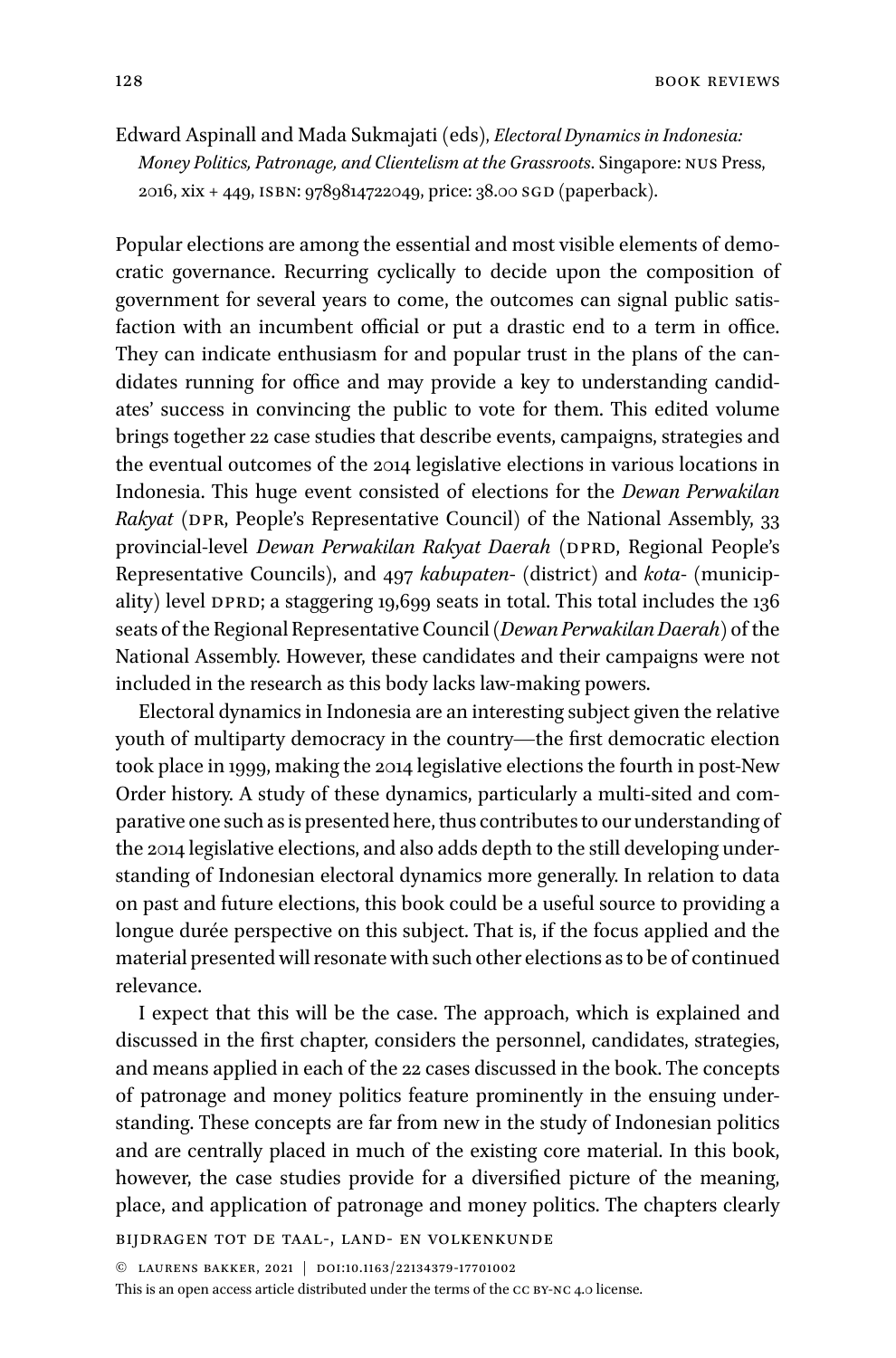speak to one another through these common themes, but also show how differences between the cases in terms of ethnic and religious make-up, livelihood, and economy, degree of urbanism, and population density shape and direct how patronage and money play out in each of these settings. This attention to detail, or the messiness of 'real life' campaigning, might hamper a more abstract, theory-driven analysis, but it offers insight and provides a wealth of data—including, much to this reviewer's delight, several chapters describing the actual ins and outs of vote buying.

The editors did not seek to deliver a grand explanatory theory, but they do not leave the readers to fend for themselves. The analysis and comparison are modest, but a succinct set of insights is presented. First of these is the finding that candidates, can—and will—compete against fellow party members, putting individual drive and desire over party ideology in the campaigns. So providing the ground for patronage as they seek to differentiate themselves from other candidates by offering clear 'incentives' to the voters. Patronage, however, is differentiated according to local cultural values and practices. Systematic vote buying takes place in various cases, but some candidates squarely refuse to do this. Furthermore, there is no single strategy to vote buying: some target loyalists, others swing-voters. Individual gifts and community engagement provide a blurred field of exchange: cigarettes and coffee provided at a meeting are a thing one might not think too much of; presents of cooking oil, noodles, and rice are a step further. But what about gifts of health insurance, ambulances, or club goods like a new sound system or funds to construct a new drainage channel? Such axes of (expected) reciprocity versus individual and communal benefit delineate a grid of electoral relations of investment and return that warrants further exploration. Also interesting is the attention for post-election gifts of 'projects', the attention for the charisma of candidates and the observation that (the threat of) violence hardly plays a role in securing election outcomes.

The second major aim of the book is the analysis of the networks that candidates mobilize to reach out and convince voters. Not only do such actors spread the word, as brokers they are also well placed to monitor voters' ideas and ensure that gifts are reciprocated. Brokers and voters have actual, existing relations on which candidates strive to build. The cases provide fascinating reading as to the operating of these networks and the connections they entail.

The book is an exploration of campaign events, strategies, candidates' fears, assumptions and aspirations that jointly make up the dynamics of electoral campaigns. It is exploratory, providing an overview of cases rather than indepth analysis and suggesting an agenda rather than answering to one. As such it will be of interest to a diverse audience that might include political scient